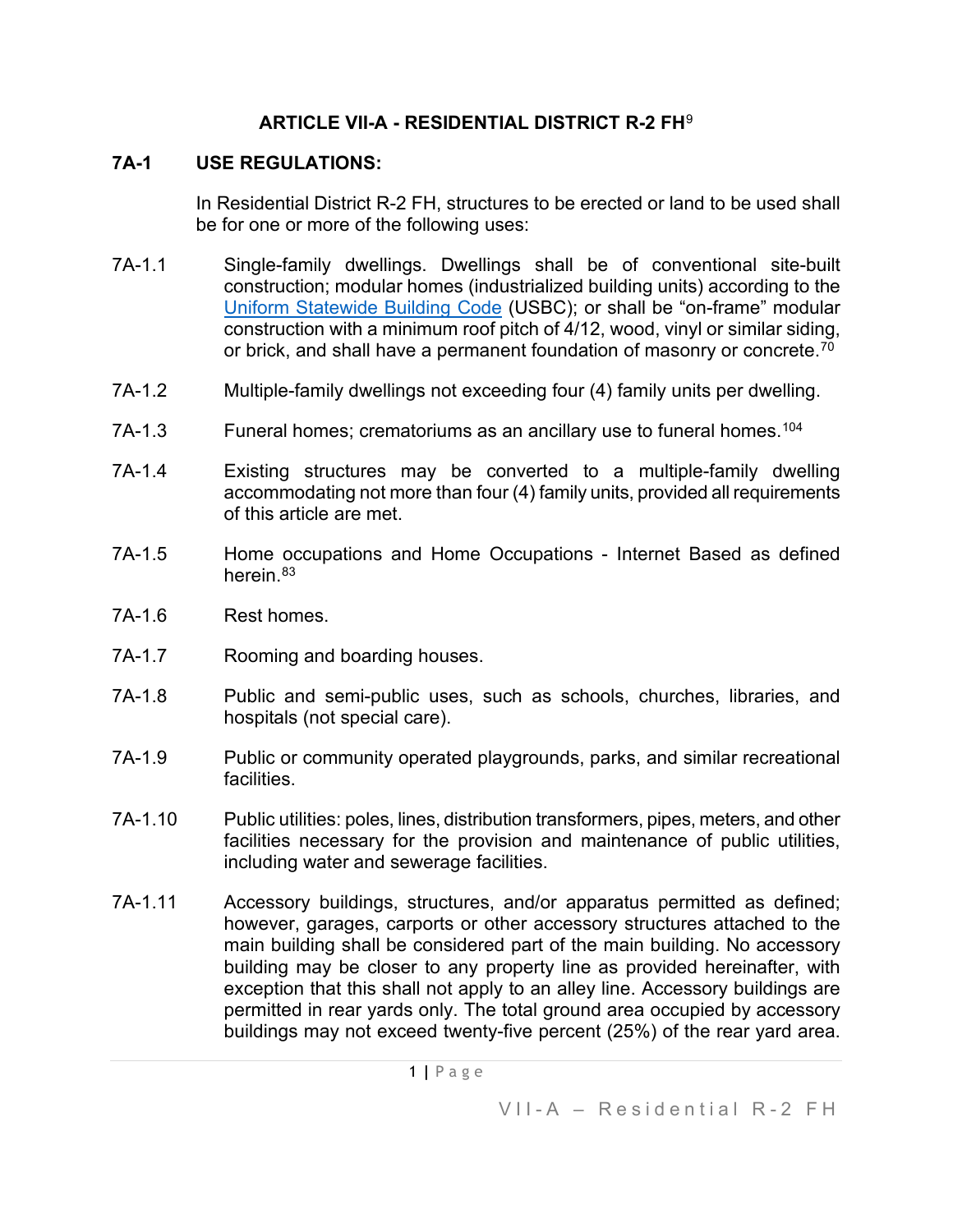Accessory buildings on corner lots may not be closer to the street line than the minimum side yard for a dwelling on such lots.4[0](#page-6-4) Satellite dish antennas larger than three (3) feet in diameter shall be considered accessory structures and shall be setback at least five (5) feet from the property line.<sup>[49](#page-6-5)</sup>

- A. Semi-trailers which are licensed shall be permitted as defined in the Definitions section of this ordinance.<sup>[57](#page-6-6)</sup>
- B. Shipping containers shall be permitted as defined in the Definitions section of this ordinance.<sup>[57](#page-6-7)</sup> In Residential Districts, shipping containers shall be treated as accessory structures and shall have a permanent foundation constructed of masonry, treated wood, steel piers, or continuous masonry. Shipping containers are subject to all limitations of accessory structures within the R-2 Zone. Units supported on piers shall be anchored by mobile home anchors or similar devices. Shipping containers that are visible from the public right-of-way shall be screened from view with a screen fence, (See Section 16-20.6 Chart 2) or a vegetative screen as described in the standards for Buffer Yard Regulations (See Section 16-16).<sup>[105](#page-6-8)</sup>
- 7A-1.12 Deleted 4-27-87.2[4](#page-6-9)
- 7A-1.13 Deleted 4-27-87.2[4](#page-6-10)
- 7A-1.14 Signs permitted under Chapter 21 of this Ordinance regulating outdoor advertising.2[4](#page-6-11)
- 7A-1.15 Off-street parking as required by the Ordinance.
- 7A-1.16 Temporary Family Health Care Structure.<sup>[100](#page-6-12)</sup>
- 7A-1.17 Property Owner Scale Solar Collection Systems as defined in Article XXIV<sup>[107](#page-6-13)</sup>

# **7A-2 AREA REGULATIONS:**

- 7A-2.1 For residential lots containing or intended to contain a single-family dwelling served by public water and sewage disposal, the minimum lot area shall be ten thousand (10,000) square feet.
- 7A-2.2 For residential lots containing or intended to contain a single-family dwelling served by public water systems but having individual sewage disposal, the minimum lot area shall be fifteen thousand (15,000) square feet.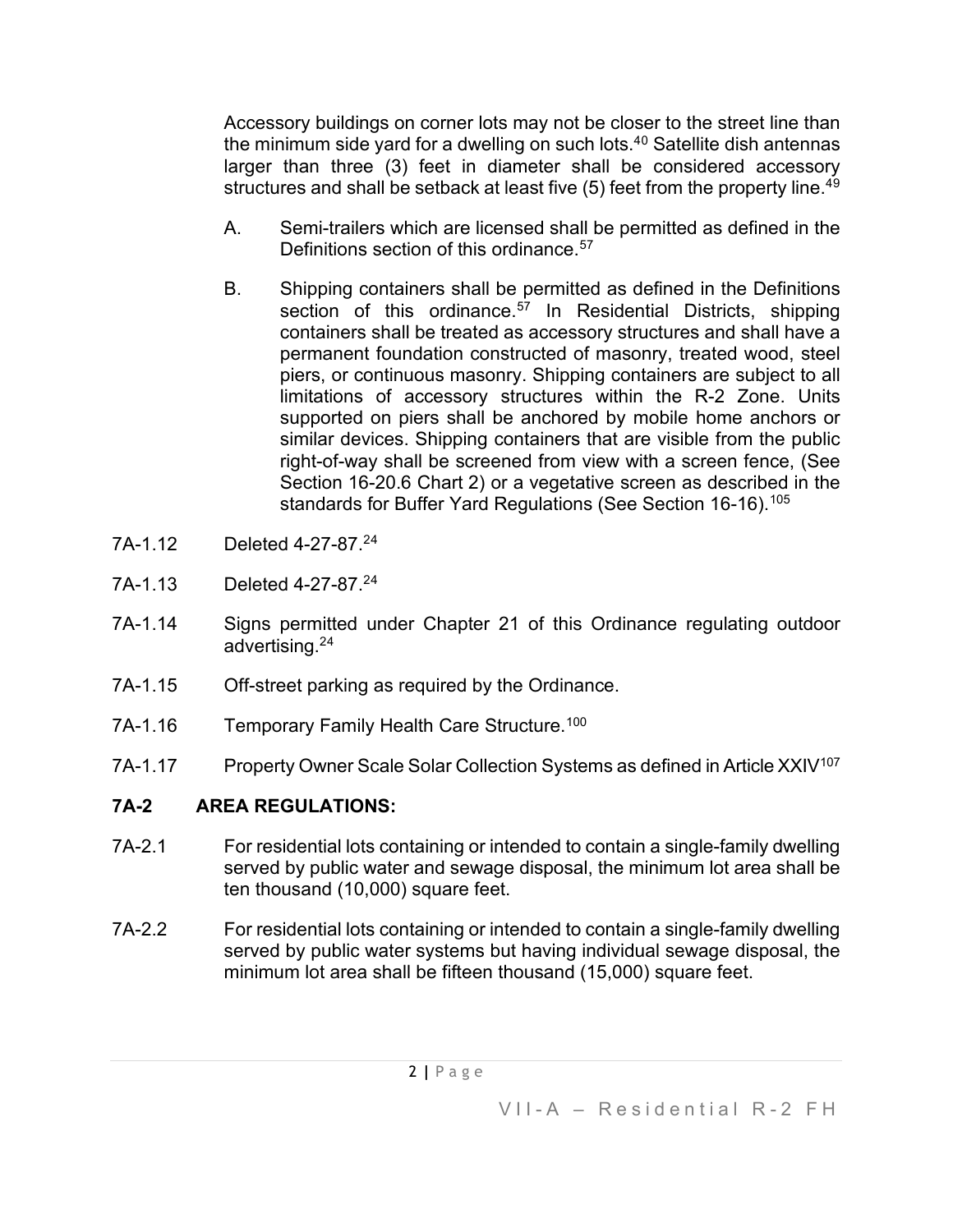- 7A-2.3 For residential lots containing or intended to contain a single-family dwelling served by individual water and sewage disposal systems, the minimum lot area shall be fifteen thousand (15,000) square feet.
- 7A-2.4 For residential lots containing or intended to contain a multiple-family dwelling served by public water and sewage disposal systems, the minimum lot area shall be twelve thousand (12,000) square feet for two-family dwelling, fourteen thousand (14,000) square feet for three-family dwelling and sixteen thousand ([1](#page-6-14)6,000) square feet for four-family dwelling.<sup>1</sup>
- 7A-2.5 For residential lots containing or intended to contain a multiple-family dwelling served by public water and individual sewage disposal systems, the minimum lot area shall be subject to approval of the Health Department, but in no case less than sixteen thousand (16,000) square feet.
- 7A-2.6 For a lot on which there is an existing dwelling the dwelling may be converted to a multiple-family dwelling accommodating not more than four (4) family units provided such dwelling shall not have less than the land area required under Sections 7A-2.4, 7A-2.5, and 7A-2.7, respectively.[15](#page-6-15)
- 7A-2.7 For residential lots containing or intended to contain a multiple-family dwelling served by individual water and sewage disposal systems, the minimum lot area shall be subject to approval of the Health Department but shall in no case be less than sixteen thousand (16,000) square feet.
- 7A-2.8 For permitted uses utilizing individual sewage disposal systems, the required area for any such use shall be approved by the health official. The administrator may require a greater area if considered necessary by the health official. In all such cases, written approval shall be obtained from the Health Department.
- 7A-2.9 For a lot on which there is an existing structure, which is to be converted to a multiple-family dwelling as provided herein the minimum lot area for the conversion of such structure shall comply with the lot area requirements of this district.1[5](#page-6-16)
- 7A-2.10 Where a public water system is not available, the private water system shall be approved by the health official.

## **7A-3 SETBACK REGULATIONS:**

In the R-2 F Residential District, no building shall be erected, reconstructed, or altered nearer to the street line on which it faces than the average setback observed by the buildings on the same side of the street and fronting thereon, but in no case less than twenty (20) feet. The setback measurements within the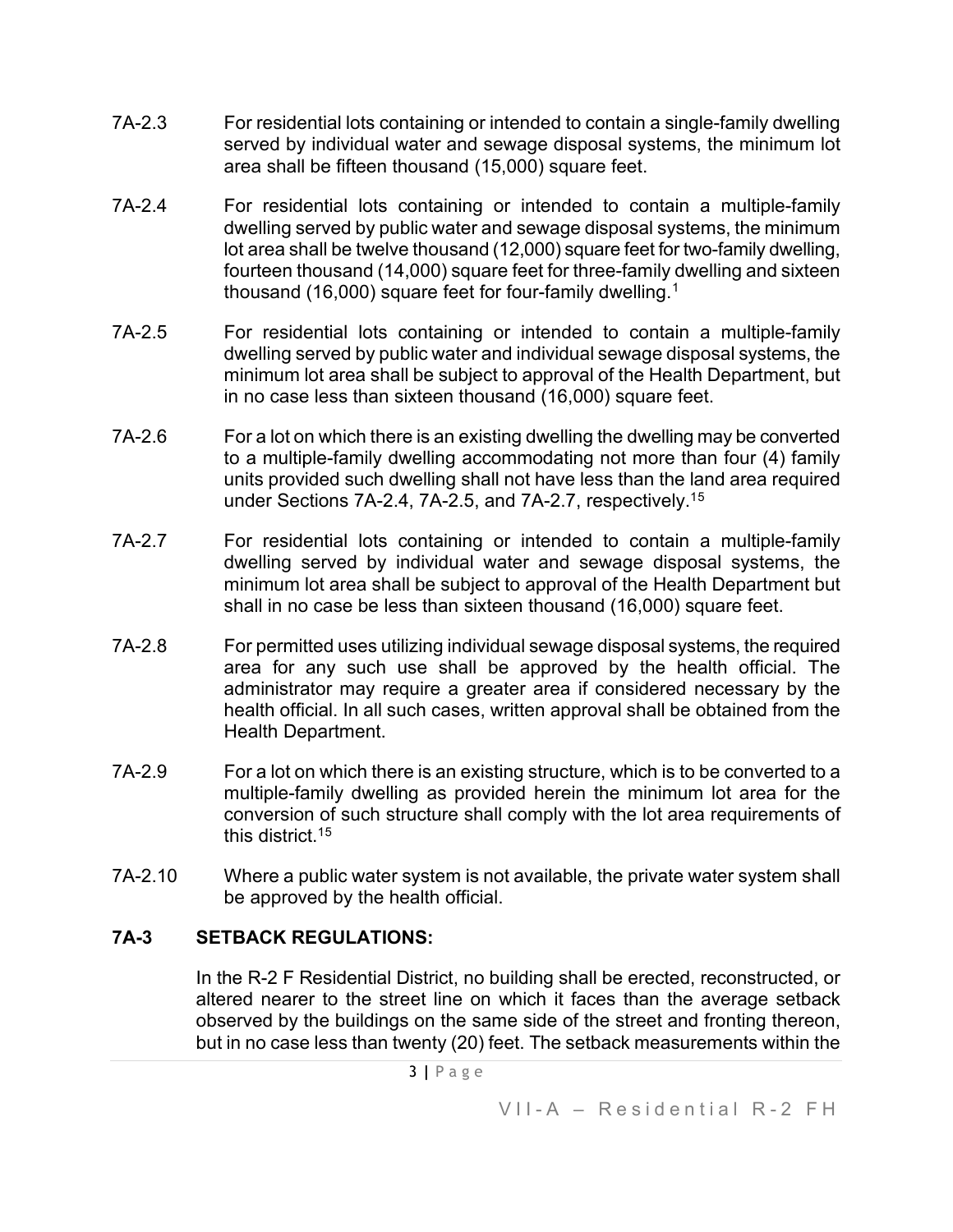same block shall be determined from the street line to the front wall of the building, provided there is no front porch, or if the front porch does not extend beyond the front wall. If the front porch extends beyond the front wall, or if there are future plans for a front porch, the depth of such porch must be added to the setback measurements.

- 7A-3.1 The side line of a building on a corner lot shall not be a factor in establishing the setback line.
- 7A-3.2 Deleted 7-23-79.[7](#page-6-17)
- 7A-3.3 Where there is no building on either side of the street within the block, the setback shall not be less than thirty (30) feet provided that on a hillside street if the natural slope of the ground on either side of a street and within a block is such that the average difference in elevation between the sidewalk grade and the lot grade at the setback line provided for herein is greater than five (5) feet, the setback line shall be established at a distance back where such difference in elevation is five (5) feet, provided further that no such line shall be less than fifteen (15) feet from the street line.
- 7A-3.4 In no case shall the required setback be more than forty (40) feet.

# **7A-4 FRONTAGE REGULATIONS:**

For single-family dwellings, the minimum lot width at the setback line shall be seventy (70) feet, and for each additional dwelling unit there shall be at least ten (10) feet of additional lot width at the setback line. See Section 3-77 for 7-23-79 changes.

# **7A-5 YARD REGULATIONS:**

- 7A-5.1 **Side:** The minimum side yard for a single-family dwelling shall be fifteen (15) feet and the total width of the two required side yards shall be thirty (30) feet.[102](#page-6-18) For multiple-family units the minimum side yard requirement as stated for a single-family dwelling shall be increased by three (3) feet for each family unit over one (1). The maximum, in such case, need not exceed thirty (30) feet.
- 7A-5.2 **Rear:** Each single-family dwelling shall have a rear yard with a minimum depth of twenty-five (25) feet. For multiple-family units, the minimum depth of the rear yard requirement as stated for a single-family dwelling shall be increased by eight (8) feet for each family over one (1).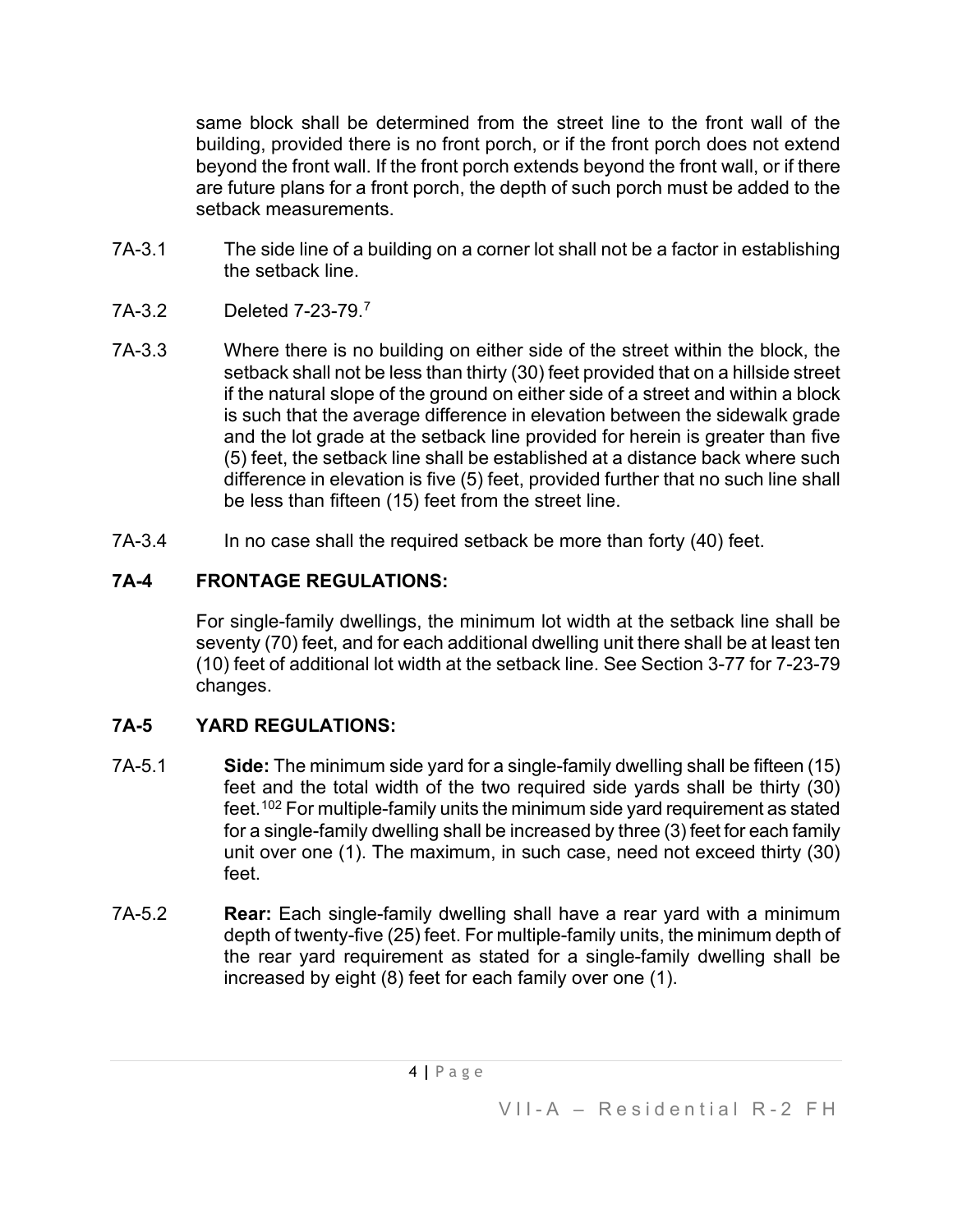## **7A-6 HEIGHT REGULATIONS:**

Buildings may be erected up to thirty-five (35) feet in height from grade except that:

- 7A-6.1 The height limit for dwellings may be increased up to fifteen (15) feet provided there are two (2) side yards, each of which is fifteen (15) feet.
- 7A-6.2 A public or semi-public building, such as a school, church, library, or hospital, may be erected to a height of sixty (60) feet from grade provided that required front, side and rear yards shall be increased one (1) foot for each foot in height over thirty-five (35) feet.
- 7A-6.3 Church spires, belfries, cupolas, monuments, water towers, chimneys, flues, flag poles, television antennae and radio aerials are exempt. Parapet walls may be up to four (4) feet above the height of the building on which the walls rest. Television and radio aerials shall not be for commercial use and shall be for receiving only, except for amateur or ham radio aerials.<sup>4[9](#page-6-19)</sup>
- 7A-6.4 Accessory buildings with an eave height of twelve (12) feet or more shall be located not less than ten (10) feet from any party lot line; accessory buildings with an eave height of eight feet six inches (8'6") but less than twelve (12) feet shall be located not less than five (5) feet from any party lot line; accessory buildings with an eave height of less than eight feet six inches (8'6") shall be located not less than three (3) feet from any party lot line; eave height is measured from the ground to the eave of the roof.<sup>[3](#page-6-20)3</sup>

## **7A-7 SPECIAL PROVISIONS FOR CORNER LOTS:**

- 7A-7.1 Of the two sides of a corner lot, the front may be deemed to be either of the two sides fronting on streets.<sup>1[5](#page-6-21)</sup>
- 7A-7.2 For subdivisions platted after the enactment of this Ordinance, each corner lot shall have a minimum width at the setback line of eighty (80) feet.

## **7A-8 SPECIAL PROVISIONS FOR RESIDENCES:**

- 7A-8.1 Each residence shall have at least two (2) rooms, one of which shall be a full bath.
- 7A-8.2 Each residence shall have a minimum floor area, outside the walls, excluding garages, porches, carports, and terraces, of not less than one thousand one hundred fifty (1,1[5](#page-6-22)0) square feet.<sup>15</sup>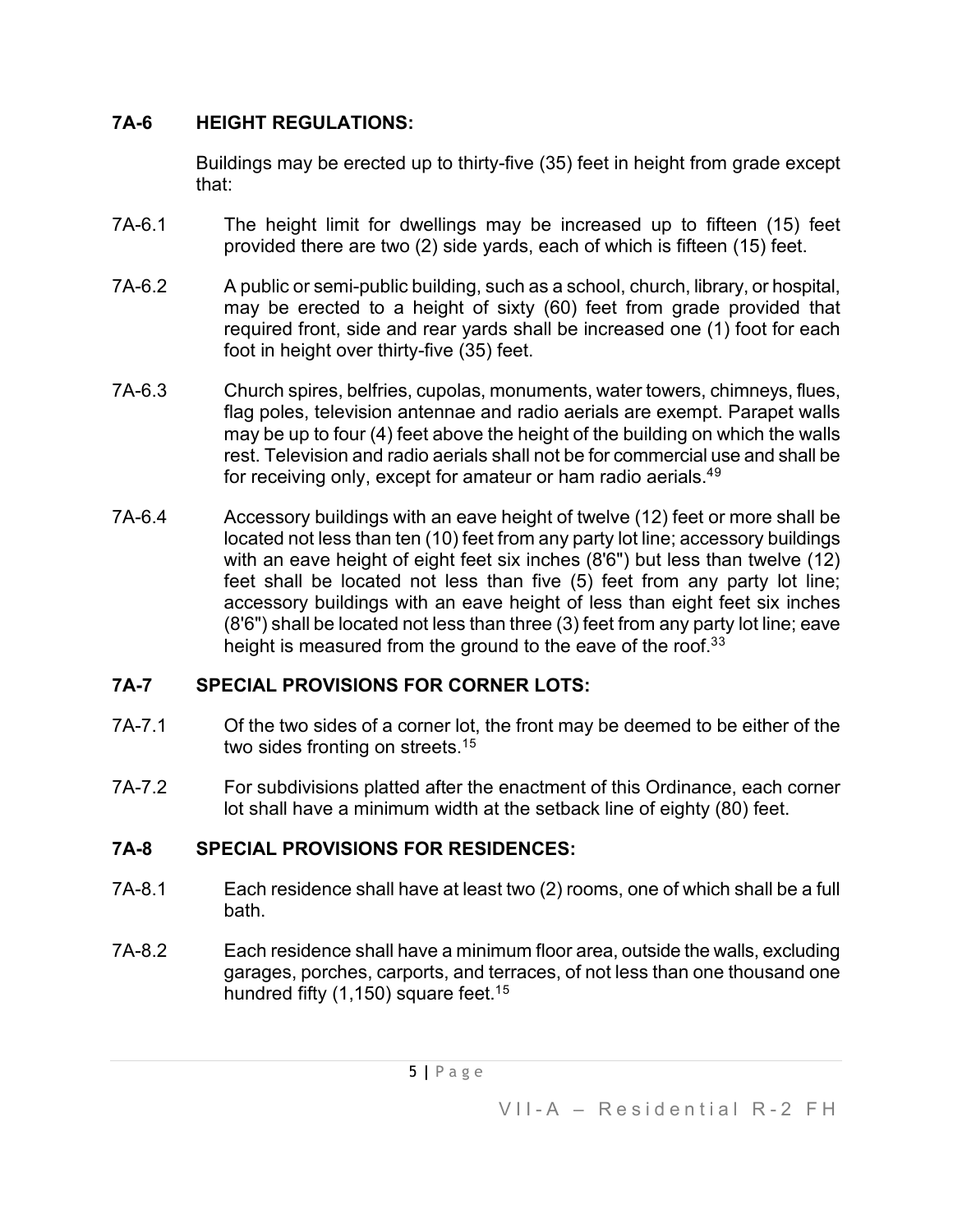- 7A-8.3 Each residence shall occupy a minimum ground area, figured to be outside of the foundation walls, excluding garages, porches, carports, and terraces, of not less than eight hundred fifty  $(850)$  $(850)$  $(850)$  square feet.<sup>15</sup>
- 7A-8.4 Each residence shall be equipped with a central heating system of the equivalent capable of adequately heating all rooms.
- 7A-8.5 Each residence shall be connected to the Town sewer system when connection to such is available and in the absence of availability, to an approved septic tank system.
- 7A-8.6 For residences having more than one (1) living unit, the minimum floor area of one thousand (1,000) square feet, as provided for a single-family residence, shall be increased by a minimum of five hundred (500) square feet for each additional living unit over one (1).
- 7A-8.7 For residences having more than one (1) living unit, the minimum ground area of seven hundred (700) square feet, as provided for single-family residence, shall be increased by a minimum of three hundred fifty (350) square feet for each additional living unit over one (1).
- 7A-8.8 Swimming pools, both semi-permanent and permanent shall be constructed only in a rear yard.
- 7A-8.9 See Section 16-20 for general fencing and screening regulations.<sup>[105](#page-6-24)</sup>